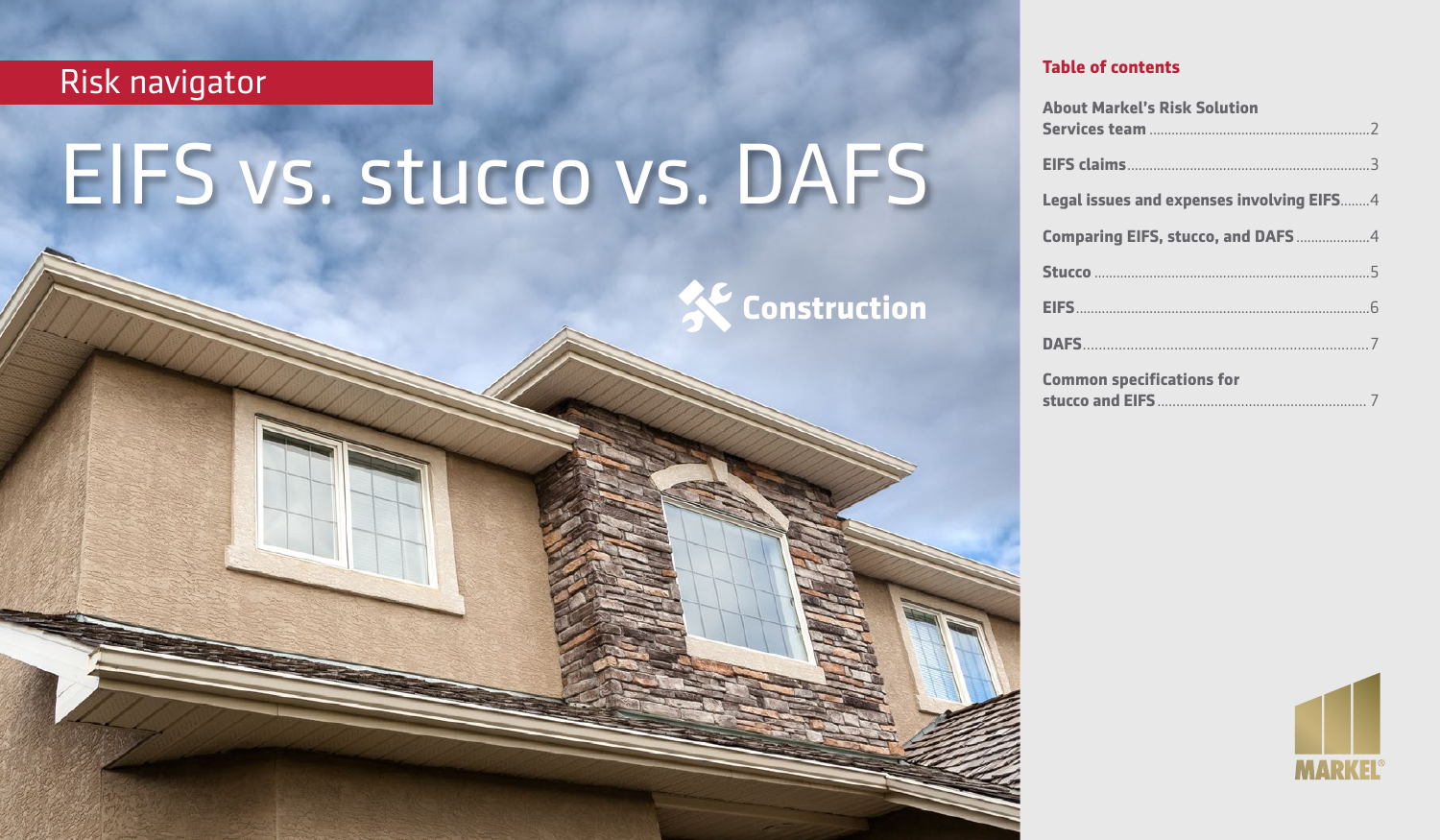### **About Markel's Risk Solution Services team**

**Risk Solution Services** provides technical insight related to existing and potential insured risk at Markel. The team partners with our customers, claims, and underwriters to educate on both current and future risk trends and supports our clients with a comprehensive offering of risk management solutions.

We do this by engaging with clients, underwriting, and claims teams.

E-mail our team at [risksolutions@markel.com](mailto:risksolutions@markel.com).



This document is intended for general information purposes only, and should not be construed as advice or opinions on any specific facts or circumstances. The content of this document is made available on an "as is" basis, without warranty of any kind. This document can't be assumed to contain every acceptable safety and compliance procedures or that additional procedures might not be appropriate under the circumstances. Markel does not guarantee that this information is or can be relied on for compliance with any law or regulation, assurance against preventable losses, or freedom from legal liability. This publication is not intended to be legal, underwriting, or any other type of professional advice. Persons requiring advice should consult an independent adviser. Markel does not guarantee any particular outcome and makes no commitment to update any information herein, or remove any items that are no longer accurate or complete. Furthermore, Markel does not assume any liability to any person or organization for loss of damage caused by or resulting from any reliance placed on that content.

\*Markel Specialty is a business division of Markel Service, Incorporated, the underwriting manager for the Markel affiliated insurance companies.

© 2020 Markel Service, Incorporated. All rights reserved.

Page 2 of 8

March 2020

| <b>About Markel's Risk Solution</b>       |
|-------------------------------------------|
|                                           |
|                                           |
| Legal issues and expenses involving EIFS4 |
| Comparing EIFS, stucco, and DAFS4         |
|                                           |
|                                           |
|                                           |
| <b>Common specifications for</b>          |

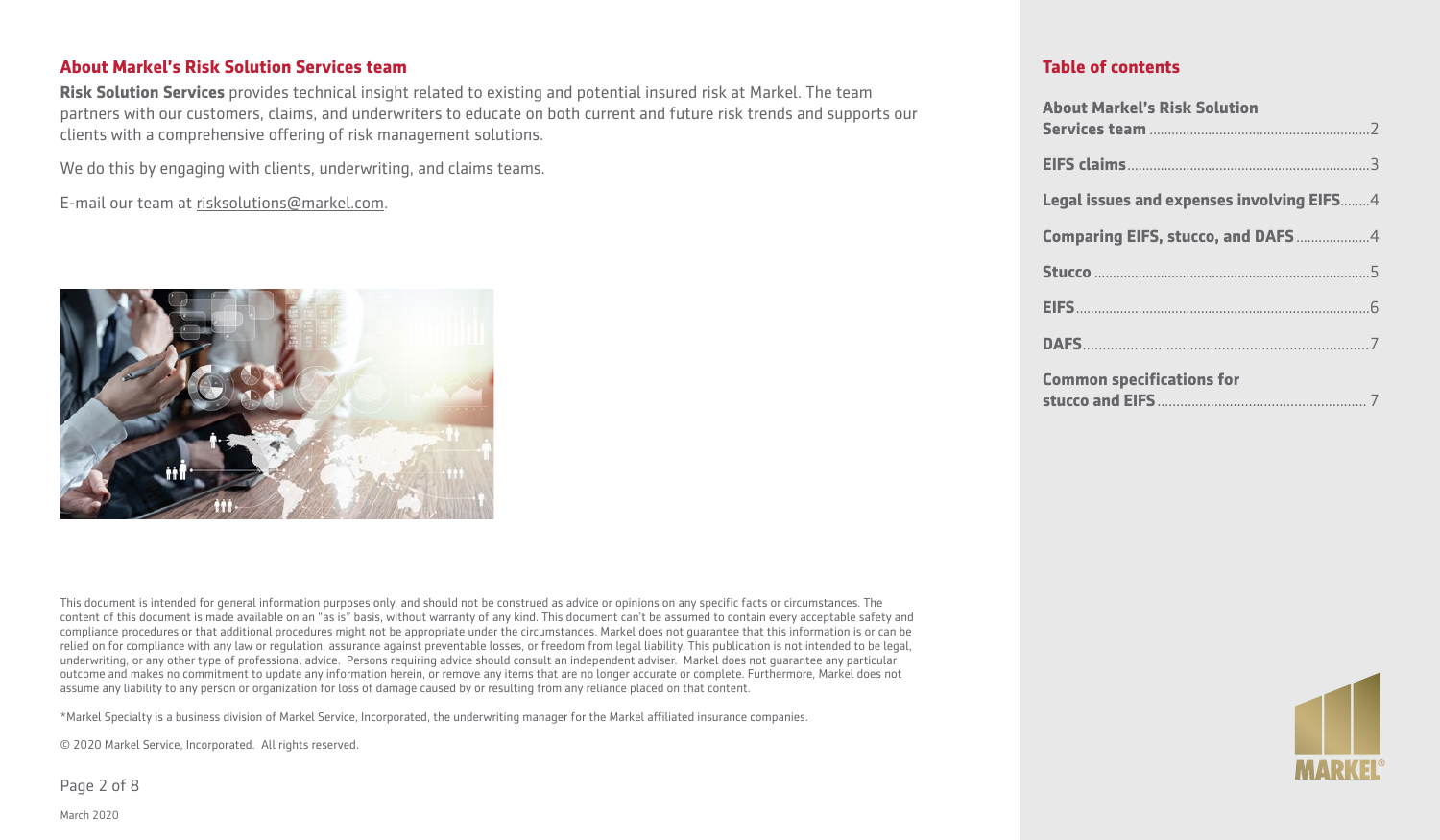EIFS, stucco, and DAFS are not the same. As there is common "end product" utilization and oftentimes utilization of "some" related materials and overlapping nomenclatures of some materials utilized (e.g., polystyrene (PS)) the following may help to differentiate. With the strengthening of the EIFS product (drainable EIFS presently (introduced approximately 1995) vs. earlier barrier EIFS), better knowledge of EIFS use, installation and application overall; the risk is steadily going down with EIFS products. An EIFS product "risk improvement date" would most probably be around mid-2007 though significant cases continued into 2010. However, the legal environment surrounding EIFS remains a concern, as well as individuals and entities who install it improperly and the overall legal environment surrounding the nomenclature "EIFS."

With EIFS typical causes of action are negligence and/or negligent supervision, breach of express warranties, implied warranty of habitability, warranty of merchantability, warranty of fitness for particular purpose, warranty of workmanlike service, unfair or deceptive trade practices, or strict liability. However, the number of cases fell dramatically from 1995 and in particular from 2007 with a continuing downward spiral through 2016. Only 16 cases reported in one federal and state combined database for 2016. Though not a total of all cases it is indicative of the current situation. Currently plaintiff attorneys have become more wary of various limiting statutes.



**Table of contents**

| <b>About Markel's Risk Solution</b>       |
|-------------------------------------------|
|                                           |
|                                           |
| Legal issues and expenses involving EIFS4 |
| Comparing EIFS, stucco, and DAFS4         |
|                                           |
|                                           |
|                                           |
| <b>Common specifications for</b>          |



Page 3 of 8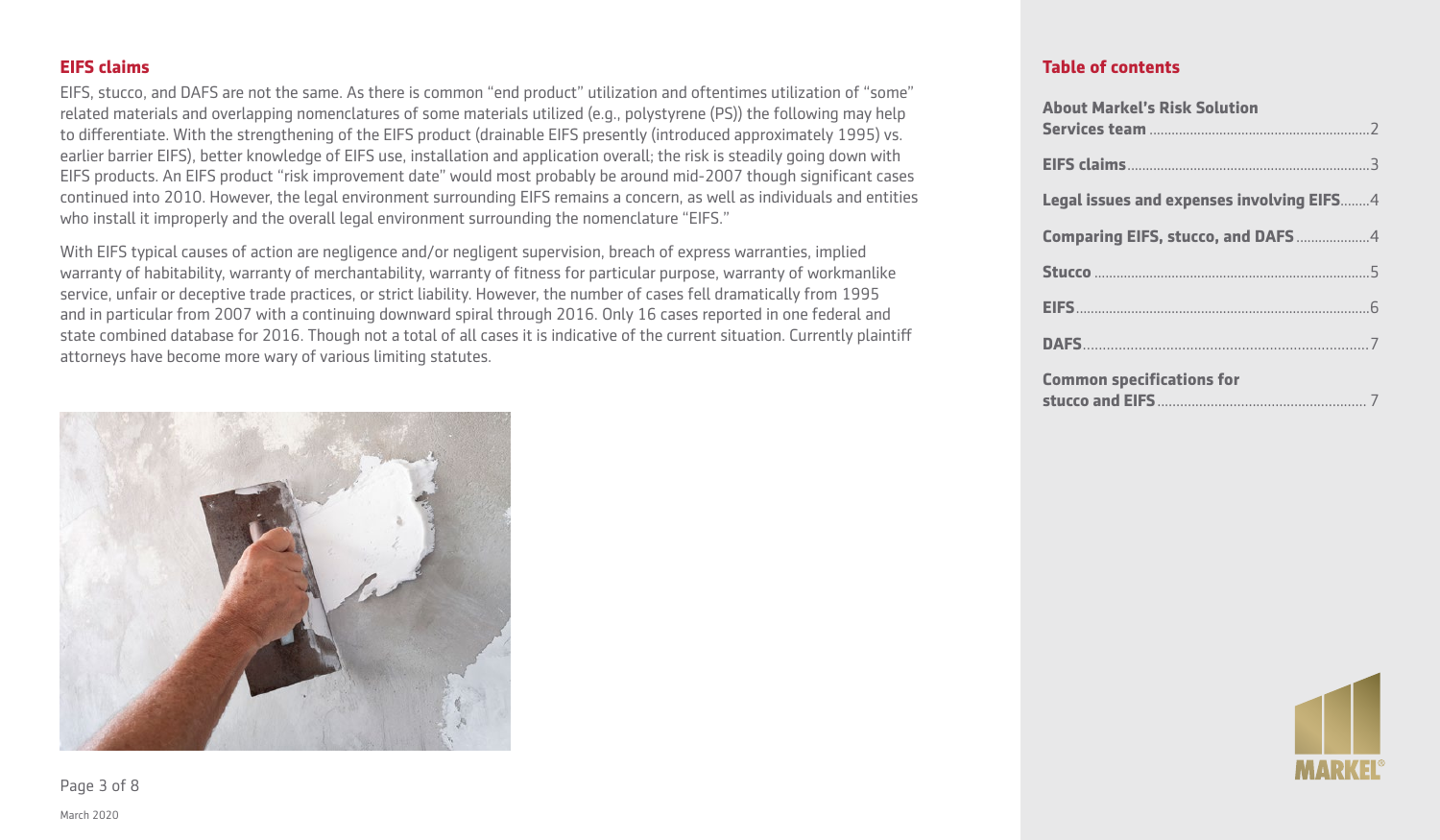### **Legal issues and expenses involving EIFS**

Many, including plaintiff attorneys truly do not understand EIFS use, application, proper installation and the improvements that have been made in the EIFS product (drain ability). Being named in any legal action involving EIFS, EIFS-type product, mold, potential mold or other "EIFS"-type issues will continue to be an issue from both; the prospective of plaintiff attorneys not cognizant of EIFS issues and improvements, or those wishing to benefit from EIFS product cases through EIFS knowledge obfuscation.

Thus, legal expenses will still be a very substantial issue in a case referencing EIFS either correctly or incorrectly. Depending on a claim representative's position, substantial legal expenses could also be encountered if it is decided to settle whether or not damage was really due to a defective product or installation or high-side/low-side evaluations. Some of the earlier problems with EIFS were due to items such as the fasteners, fastener penetrations, terminations, slopes, wrapping, ventilation, and of course drainage. It is not a simple product as construction goes. Bottom line, the EIFS product is better today and a better risk today than it was pre-2007; however, legal issues and maligning, and the issues surrounding improper installation remain.

## **Comparing EIFS, stucco, and DAFS**

Three commonly confused but "end-use-related" products are EIFS, stucco, and DAFS (DAFS whether intentionally DAFS or not). To add to the confusion of nomenclature; in 1952, the first patent was granted for expanded polystyrene insulation board and also in 1952, the first synthetic plaster was developed. In the late 1950s, EPS (expanded polystyrene) and synthetic resin materials were first used together. In 1963, EIFS were first marketed in Europe, and in 1969 EIFS were first introduced into the United States. EIFS initially used on commercial buildings quickly expanded into the home construction market. Today, EIMA (EIFS Industry Members Association) is the trade association supporting the EIFS's industry and its members. However, even with continual product utilization for over 50 years, and with notable product improvement the terms EIFS, stucco, and DAFS are still confused and misused.



| <b>About Markel's Risk Solution</b>       |
|-------------------------------------------|
|                                           |
|                                           |
| Legal issues and expenses involving EIFS4 |
| <b>Comparing EIFS, stucco, and DAFS</b> 4 |
|                                           |
|                                           |
|                                           |
| <b>Common specifications for</b>          |

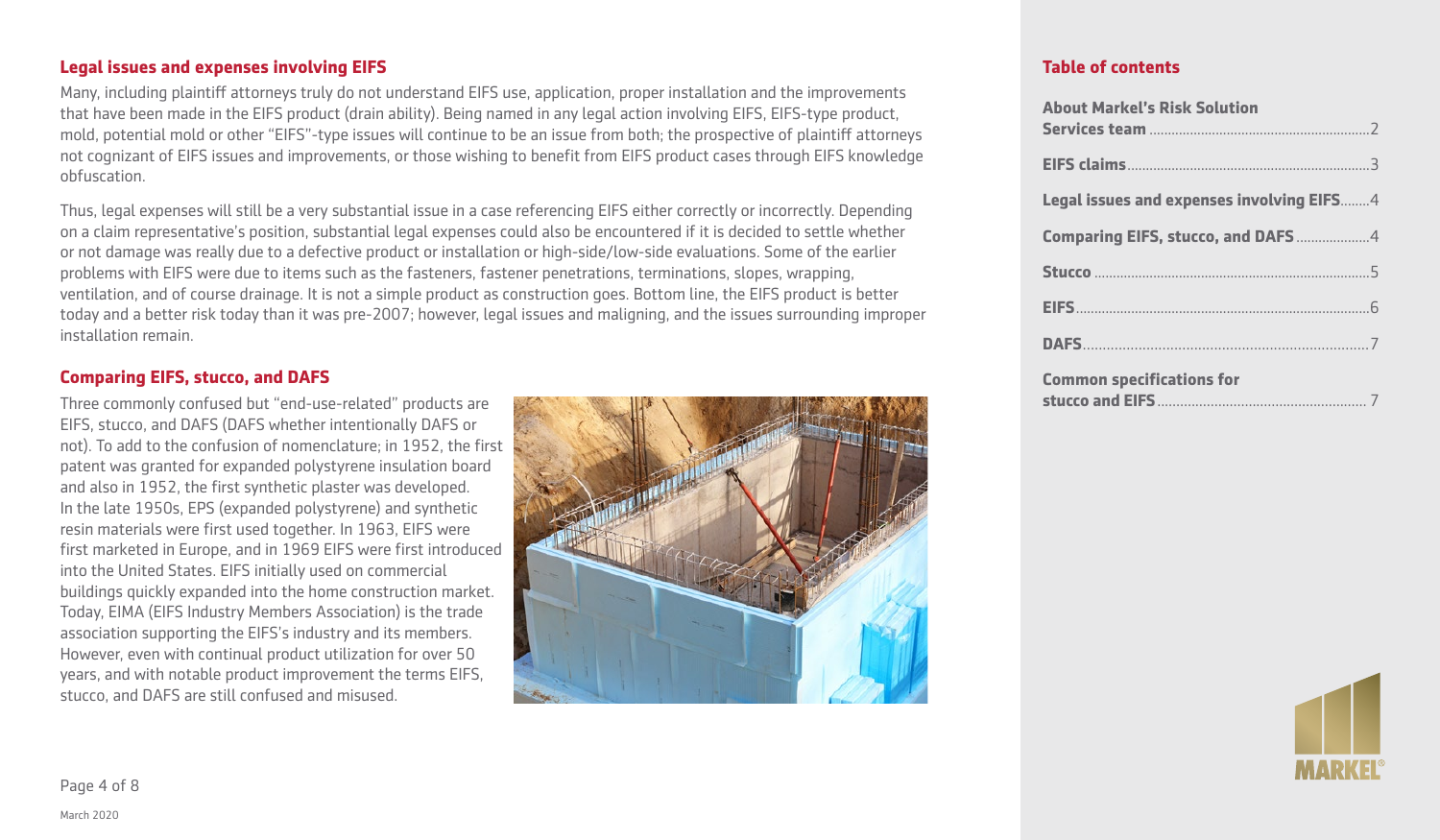#### **Stucco**

Stucco (Italian for plaster) in the US is currently a Portland cement-aggregate plaster mix designed for use typically on exterior surfaces, either a two-coat system (a base and finish coat, aka "one coat' stucco) or a three-coat system used on, in, or in conjunction with any part of any structure or building. It is typically composed of Portland cement, gypsum plaster, lime, and additives such as fibers and pigments. Stucco in many forms has been utilized for thousands of years as both a siding and for interior and exterior construction and art use.

#### **Two-coat stucco systems consist of:**

- Substrate
- Weather-resistive or moisture barrier
- Lath
- Control joints of metal or plastic accessories installed at corners of windows, doors, and/or other areas and within the field of any wall to control cracking
- Base coat of fiber-reinforced Portland cement
- EPS or other material flourishes upon or shapes "planted on" the stucco base coat to give or achieve any additional desired architectural feature(s)
- Finish or hard coat providing texture, color, and/or any other desired affects

#### **Three-coat stucco systems consist of:**

- Substrate
- Weather-resistive or moisture barrier
- Lath
- Control joints of metal or plastic accessories installed at corners of windows, doors, and/or other areas and within the field of any wall to control cracking
- Scratch coat or base coat
- Brown coat
- EPS or other material flourishes upon or shapes "planted on" the stucco base coat to give or achieve any additional desired architectural feature(s)
- Finish or hard coat providing texture, color, and/or any other desired affects

Page 5 of 8



| <b>About Markel's Risk Solution</b>       |  |
|-------------------------------------------|--|
|                                           |  |
|                                           |  |
| Legal issues and expenses involving EIFS4 |  |
| Comparing EIFS, stucco, and DAFS4         |  |
|                                           |  |
|                                           |  |
|                                           |  |
| <b>Common specifications for</b>          |  |

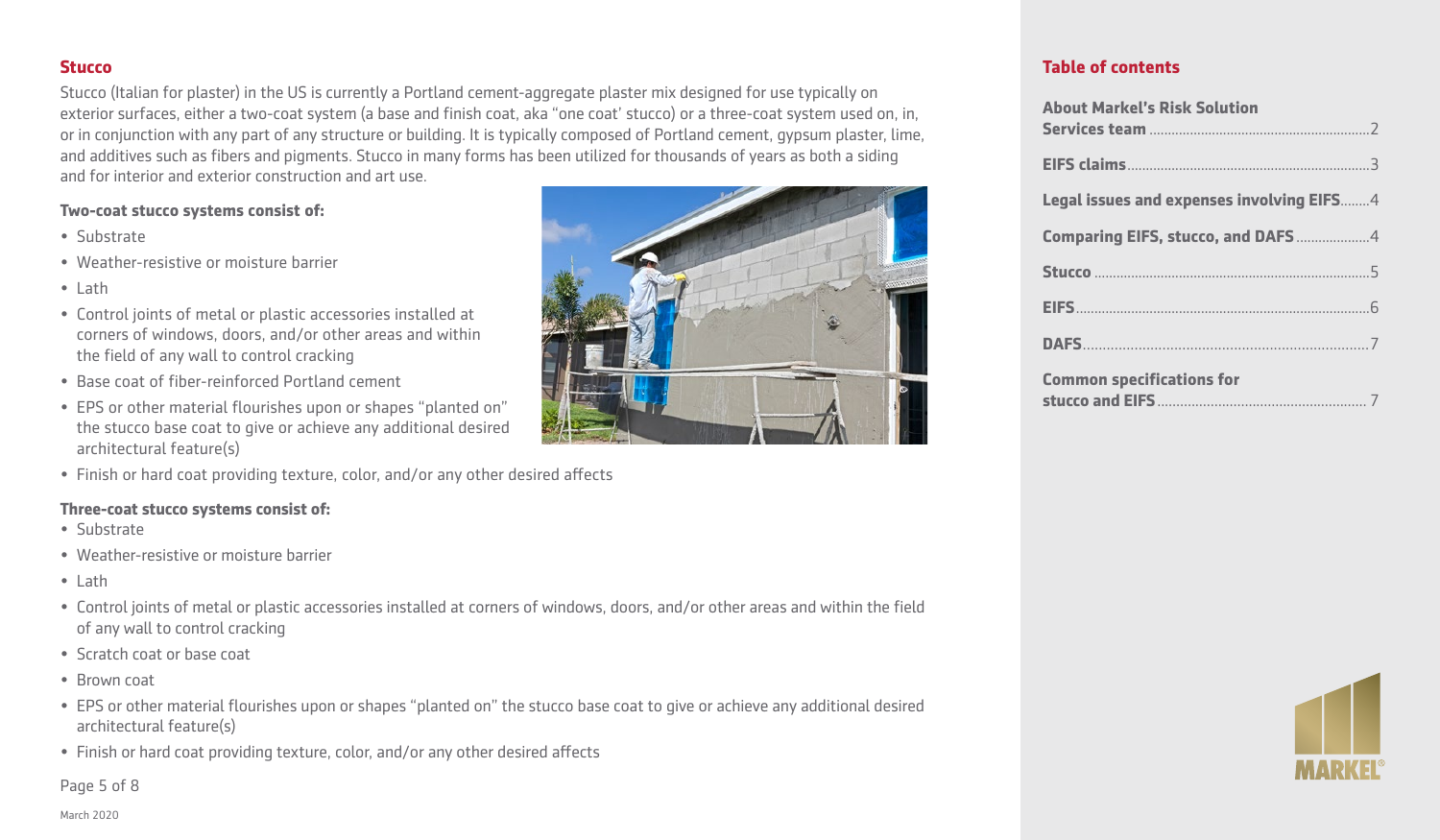#### **EIFS**

**EIFS—or "Exterior Insulation and Finish System"** (aka synthetic stucco, though technically incorrect)—is a non-load bearing, exterior wall cladding system that consists of an insulation board attached either adhesively or mechanically, or both, to a substrate; an integral reinforced base coat; and a textured protective finish coat. EIFS generally means or refers to an exterior cladding or finish system including; but not limited to PB (polymer-based) systems and PM (polymer-modified) systems used on, in, or in conjunction with any part of any structure or building consisting of:

- Wall sheathing or substrate to which base layer material will be attached
- An insulation board typically made from expanded polystyrene (EPS) or an alternative such as XPS (extruded polystyrene form) or polyisocyanurate (PIR or ISO a thermoset plastic used as a rigid thermal insulation); attached with an adhesive or mechanically to the substrate
- A water-resistant base coat that is applied on top of the insulation to serve as a weather barrier
- Adhesive and/or mechanical attachment used to attach base layer insulation material to sheathing or substrate
- An optional water-resistive barrier (WRB) that covers the substrate
- A drainage plane between the WRB and the insulation board most commonly achieved with vertical ribbons of adhesive applied over the WRB
- Base layer insulation material of polystyrene (EPS) board or other insulation material or board either rigid, semi-rigid, or of other nature or form such as foam
- Base coat applied over any base layer insulation material(s), or board(s,) and/or any additionally added layers of EPS or other materials
- Fiberglass reinforcing mesh or other reinforcing materials embedded into any base coat or reinforcing mesh mechanically attached via screws and plates or other attachment methods and/or mechanisms or methods to insulation board
- Any additional layers of EPS or other material(s) flourishes used alone or in conjunction with the base layer material and which may or may not be cut, rasped, shaped, formed, and/or placed or "planted on" or over base layer insulation boards or materials to give or achieve any additional desired architectural feature(s)
- Finish coating providing texture, color, and/or any other desired affects typically using colorfast and crack-resistant acrylic co-polymer technology

EIFS products are usually referred to as systems and may come in kits or may be prepackaged in bulk, typically consisting of some or all of the aforementioned major component groups.

#### **Table of contents**

| <b>About Markel's Risk Solution</b>       |  |
|-------------------------------------------|--|
|                                           |  |
| Legal issues and expenses involving EIFS4 |  |
| Comparing EIFS, stucco, and DAFS4         |  |
|                                           |  |
|                                           |  |
|                                           |  |
| <b>Common specifications for</b>          |  |



Page 6 of 8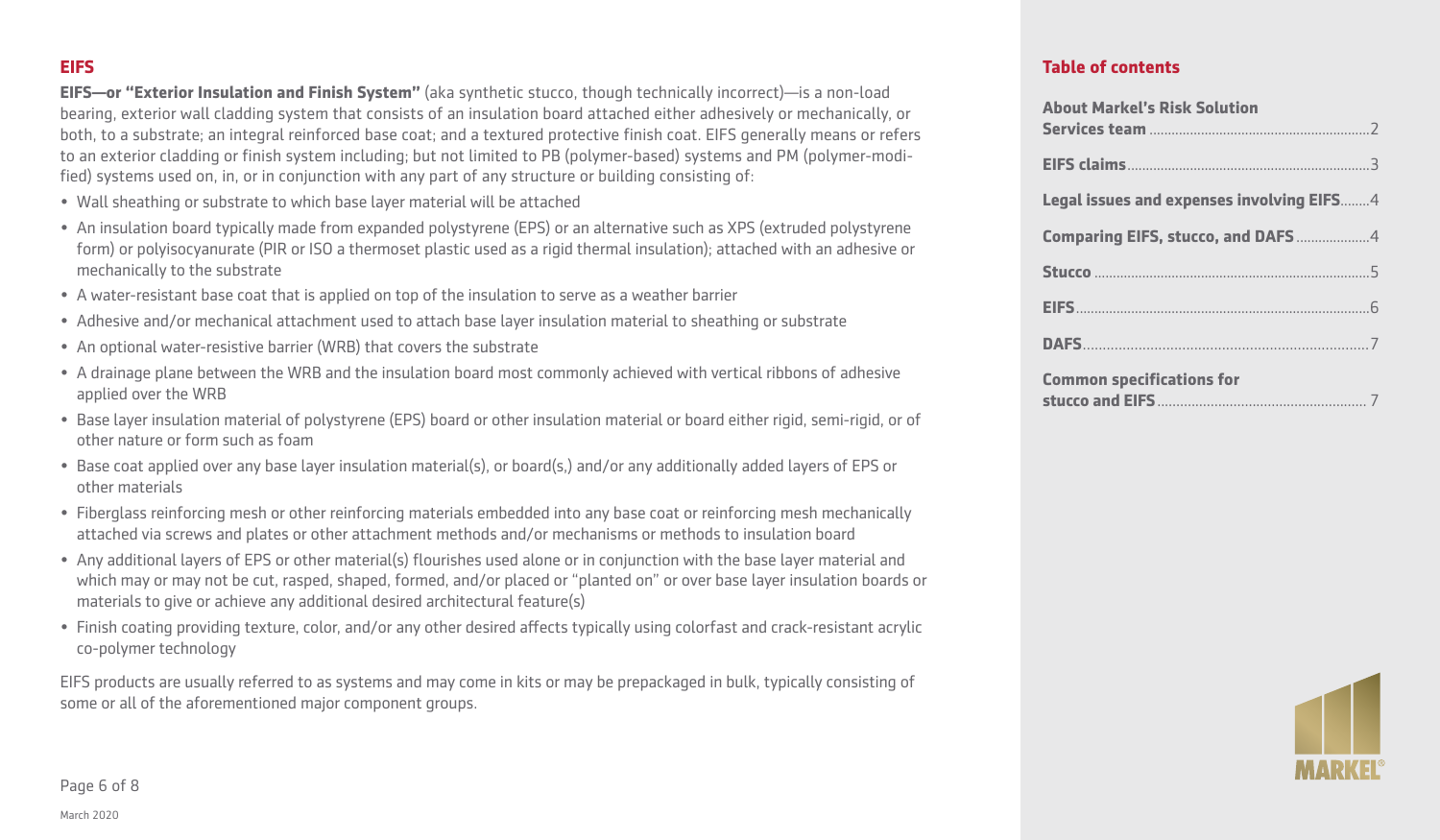DAFS (aka Direct Applied Finish Systems) are basically EIFS systems with the insulation layer taken out whether intentionally or unintentionally. Coatings are applied directly to a substrate. Because the insulation layer is removed or left out and its removal is hidden from common view, DAFS are oftentimes mistakenly identified as EIFS systems. DAFS are very seldom referenced as are many other related customizations of EIFS systems.

#### **Common specifications for stucco and EIFS**

Two of the most typical of the many related specifications involved with stucco include:

- **ASTM C1328/C1328M Standard Specification for Plastic (Stucco) Cement** This specification covers plastic cements for use in Portland cement-based plasters for exterior (stucco) and interior applications. All the materials should be tested and conform to the required values of fineness, autoclave expansion, time of setting, compressive strength, air content of mortar, and water retention. The cement should be stored in a way that permits easy access and inside a suitable weathertight building.
- **ASTM C-926-16a Standard Specification for Application of Portland Cement-Based Plaster** This specification covers the standard requirements for the application of full thickness Portland cement-based plaster for exterior (stucco) and interior work. It also sets forth tables for proportioning of various plaster mixes and plaster thickness. The materials used shall consist of the following: cement which shall be a Portland cement, air-entraining Portland cement, masonry cement, blended hydraulic cement, air-entraining blended hydraulic cement, or plastic cement; Type S hydrated lime; aggregates such as perlite and sand for base and job-mixed finish coats; water to be used in mixing; admixtures; and fibers. Surfaces of solid bases such as masonry, stone, cast-in-place or precast concrete shall be prepared either by sandblasting, wire

brushing, acid etching, chipping, or a combination thereof. Details on curing to resist cracking; materials protection and storage; environmental conditions; and application of plaster, finish-coat, and fog-coat, which shall be done by hand or machine up to the specified nominal thickness on metal and solid plaster bases are discussed.

(Continued on next page)



| <b>About Markel's Risk Solution</b>       |
|-------------------------------------------|
|                                           |
|                                           |
| Legal issues and expenses involving EIFS4 |
| Comparing EIFS, stucco, and DAFS4         |
|                                           |
|                                           |
|                                           |
| <b>Common specifications for</b>          |